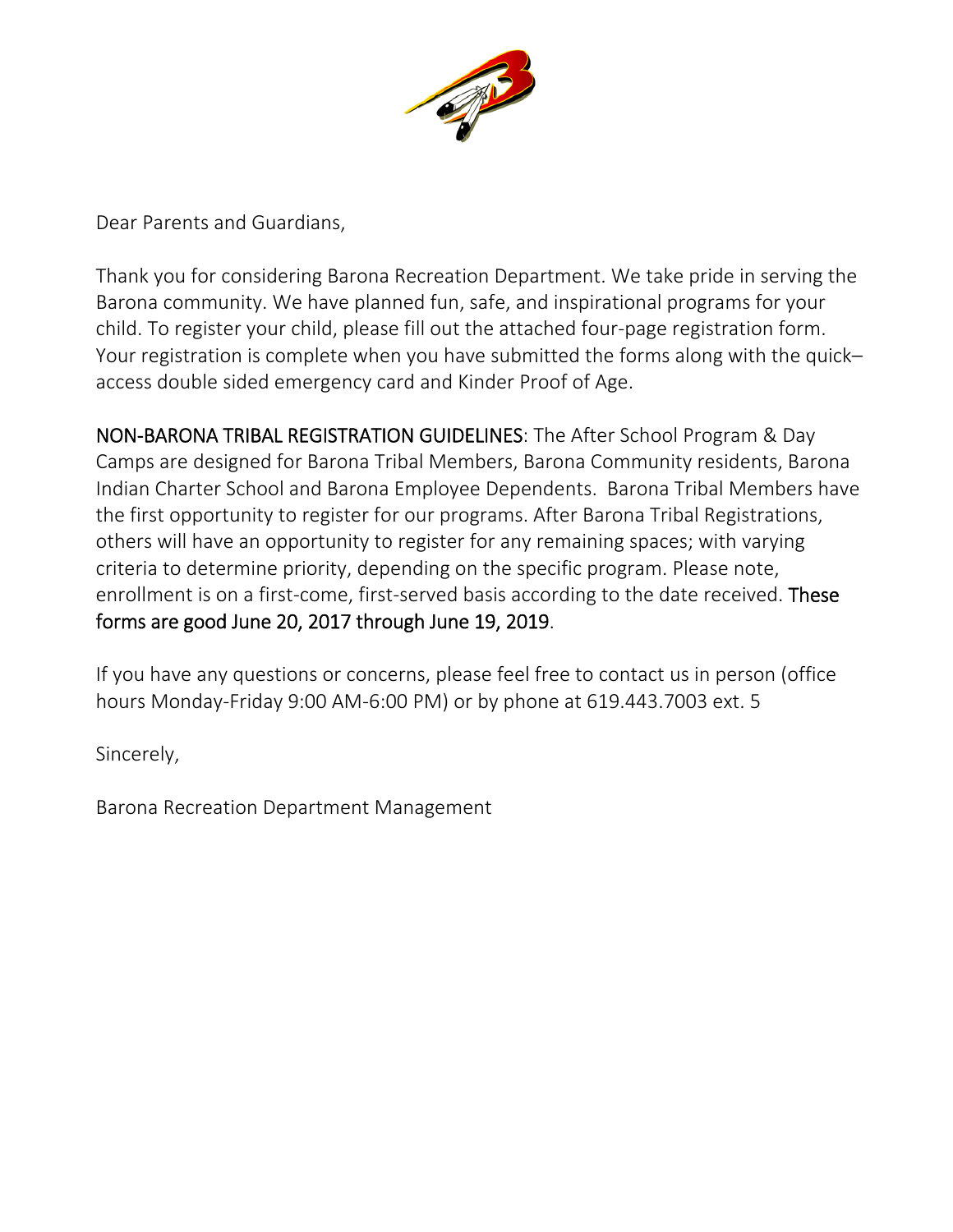| Please print legibly                                                                                                                                                  |                                                                                                                |        |                                                                                                                |
|-----------------------------------------------------------------------------------------------------------------------------------------------------------------------|----------------------------------------------------------------------------------------------------------------|--------|----------------------------------------------------------------------------------------------------------------|
|                                                                                                                                                                       | Grade Level for 2017-2018 school yr.                                                                           |        |                                                                                                                |
|                                                                                                                                                                       | First Middle                                                                                                   |        |                                                                                                                |
| Birth Date: $\left(\begin{array}{c c} & \end{array}\right)$ Age: Gender: $\Box$ Male $\Box$ Female Home Phone Number: $\left(\begin{array}{c c} & \end{array}\right)$ |                                                                                                                |        |                                                                                                                |
|                                                                                                                                                                       | City:                                                                                                          |        | State: <u>Zip:</u> Zip:                                                                                        |
|                                                                                                                                                                       | City: the control of the control of the control of the control of the control of the control of the control of | State: | Zip: will be a series of the series of the series of the series of the series of the series of the series of t |

## You must provide information for two contacts.

|  | 1. ENROLLING PARENT/GUARDIAN OR FOSTER PARENT                                                                        |  |  |
|--|----------------------------------------------------------------------------------------------------------------------|--|--|
|  |                                                                                                                      |  |  |
|  |                                                                                                                      |  |  |
|  |                                                                                                                      |  |  |
|  |                                                                                                                      |  |  |
|  |                                                                                                                      |  |  |
|  | 2. OTHER PARENT/GUARDIAN OR FOSTER PARENT                                                                            |  |  |
|  |                                                                                                                      |  |  |
|  |                                                                                                                      |  |  |
|  | Primary Language: ___________________________________Home Phone: (____) ________________Cell: (_____) ______________ |  |  |
|  |                                                                                                                      |  |  |
|  |                                                                                                                      |  |  |
|  |                                                                                                                      |  |  |
|  | 3. EMERGENCY CONTACTS (provide at least one Emergency Contact)                                                       |  |  |
|  |                                                                                                                      |  |  |
|  |                                                                                                                      |  |  |
|  |                                                                                                                      |  |  |
|  |                                                                                                                      |  |  |
|  |                                                                                                                      |  |  |
|  |                                                                                                                      |  |  |
|  |                                                                                                                      |  |  |
|  |                                                                                                                      |  |  |
|  |                                                                                                                      |  |  |
|  |                                                                                                                      |  |  |
|  |                                                                                                                      |  |  |
|  |                                                                                                                      |  |  |
|  |                                                                                                                      |  |  |
|  |                                                                                                                      |  |  |
|  |                                                                                                                      |  |  |
|  |                                                                                                                      |  |  |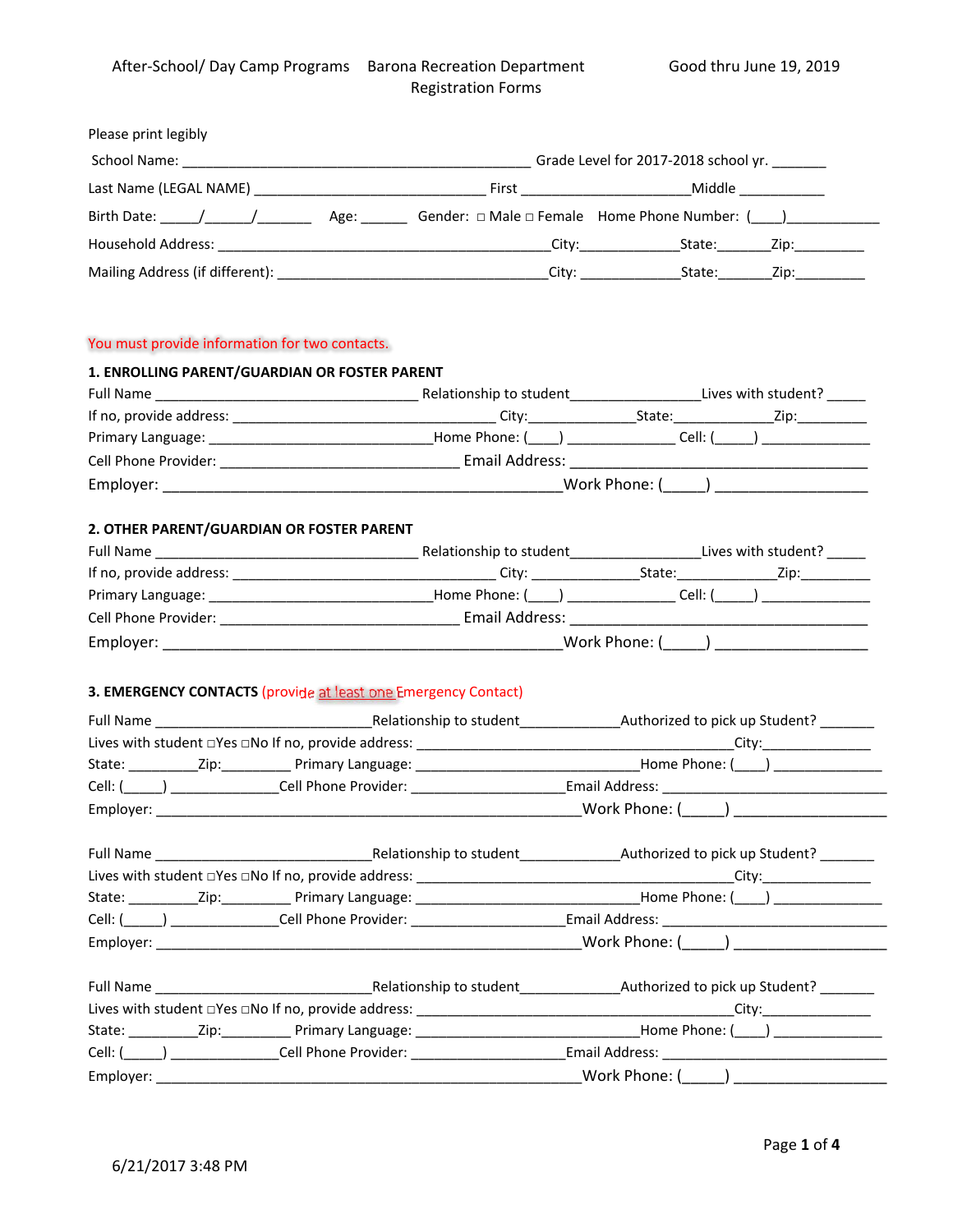|                                                                     | STUDENTS HEALTH HISTORY INFORMATION                                                                                                                                                                                                                                                                                        |                                                                                                                    |
|---------------------------------------------------------------------|----------------------------------------------------------------------------------------------------------------------------------------------------------------------------------------------------------------------------------------------------------------------------------------------------------------------------|--------------------------------------------------------------------------------------------------------------------|
|                                                                     | Some recreation programs operate on the Barona Indian Charter School campus; however, your child's health and                                                                                                                                                                                                              | medication is not accessible to our department. To ensure we provide a physically and emotionally safe environment |
|                                                                     | for your child, please fill in all information and attach documents if needed.                                                                                                                                                                                                                                             |                                                                                                                    |
|                                                                     | 1. Is your child under regular supervision by a physician/healthcare provider? $\Box$ Yes $\Box$ No                                                                                                                                                                                                                        |                                                                                                                    |
|                                                                     | If you answered yes, please indicate the date of last exam: ____________________                                                                                                                                                                                                                                           |                                                                                                                    |
| 2. A) does your child have any of the following medical conditions? |                                                                                                                                                                                                                                                                                                                            |                                                                                                                    |
| $\Box$ Asthma<br>$\Box$ ADHD                                        | □ Diabetes □ Severe Allergy/EpiPen Auto-Injector □ Seizure Disorder                                                                                                                                                                                                                                                        | □ Other                                                                                                            |
|                                                                     |                                                                                                                                                                                                                                                                                                                            |                                                                                                                    |
|                                                                     | Has your child ever been stung by a bee? $\Box$ Yes $\Box$ No if you answered yes, please explain reaction                                                                                                                                                                                                                 |                                                                                                                    |
|                                                                     |                                                                                                                                                                                                                                                                                                                            |                                                                                                                    |
|                                                                     |                                                                                                                                                                                                                                                                                                                            |                                                                                                                    |
| Programs.                                                           | I certify to the best of my knowledge that the participant has full medical insurance with the company listed above. I<br>also certify to the best of my knowledge that the participant named here is physically fit to engage in Recreation                                                                               |                                                                                                                    |
|                                                                     |                                                                                                                                                                                                                                                                                                                            |                                                                                                                    |
| To the leader in charge of this activity:                           | If, during the course of my child's activity or travel, he/she should become ill or sustain injury, I hereby authorize you<br>to facilitate the transport of my child to the nearest emergency hospital for emergency treatment and measures<br>deemed necessary for the safety and protection of my child, at my expense. |                                                                                                                    |
|                                                                     | I understand that this form must be updated when my information changes.                                                                                                                                                                                                                                                   |                                                                                                                    |
|                                                                     |                                                                                                                                                                                                                                                                                                                            |                                                                                                                    |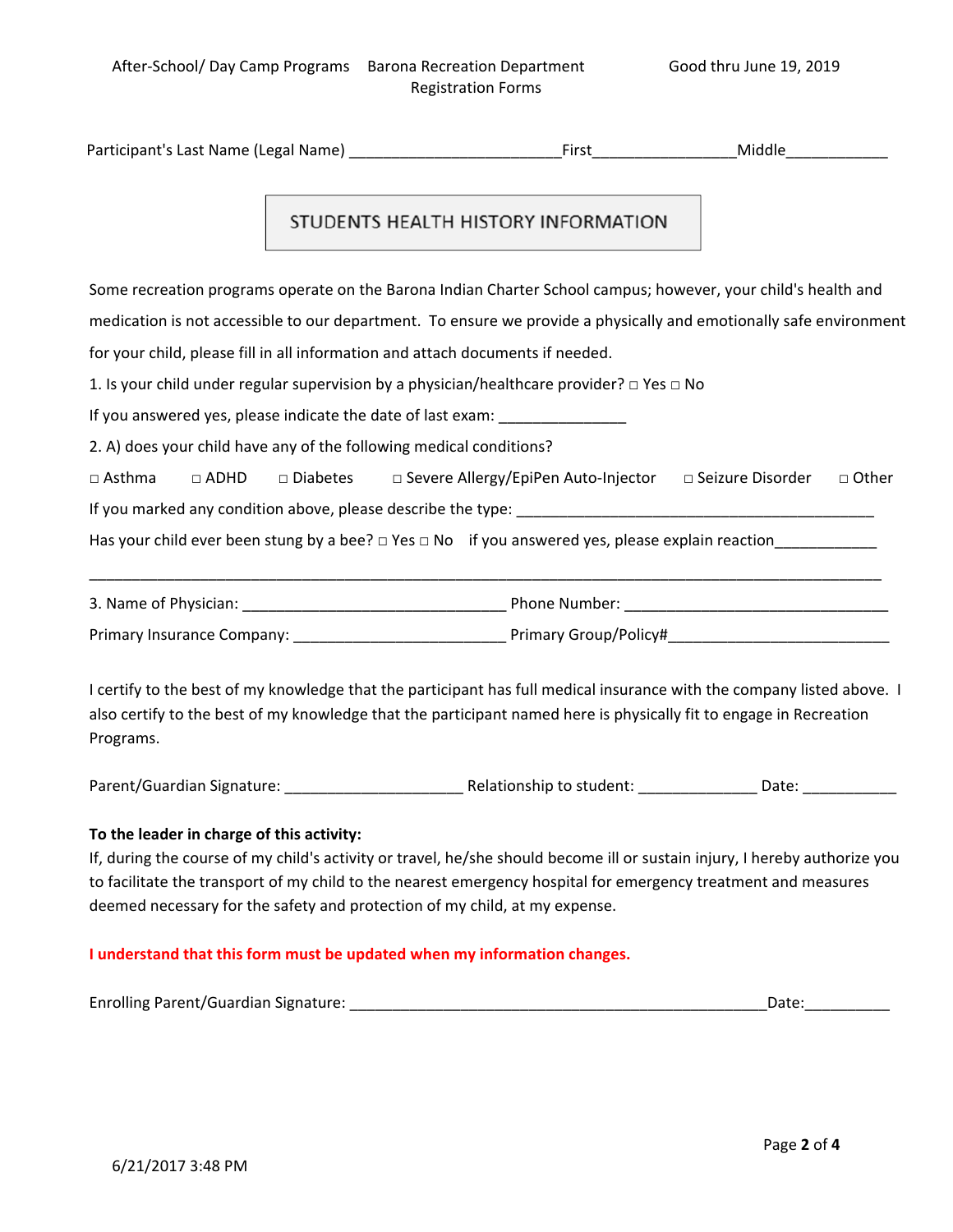### **After School/ Day Camp Late Policy**

Each Incident (INCIDENT 1-4) will warrant a \$1.00 charge for every minute a child is left at the Recreation Center between **6:00 pm‐7:00 pm.** Child (ren) may not return until suspension has been lifted and fees have been paid.

 If you are a Barona Tribal Member/or live on the Barona Reservation Tribal Enforcement will be contacted and they will give you a courtesy notification at the address you provided on the registration forms. After 7:00 pm Tribal Enforcement will once again be contacted and your child (ren) will be dropped off at the Tribal Enforcement Dispatch Office across the street.

### **CONSEQUENCES FOR LATE PICK UP**

**1st Incident:** Warning‐A letter will be sent to inform the parents/guardians that they have broken the program policy. Will warrant a \$1.00 charge for every minute a child is left at the Recreation Center.

**2nd Incident:** Suspension– Child (ren) will ineligible to attend the program for one day and a letter will be sent to inform the parents/guardians that they have broken the program policy. Will warrant a \$1.00 charge for every minute a child is left at the Recreation Center.

**3rd Incident:** ‐Suspension– Child (ren) will ineligible to attend the program for two days and a letter will be sent to inform the parents/guardians that they have broken the program policy. Will warrant a \$1.00 charge for every minute a child is left at the Recreation Center.

**4th Incident:** ‐Suspension– Child (ren) will ineligible to attend the program for one week and a letter will be sent to inform the parents/guardians that they have broken the program policy. Will warrant a \$1.00 charge for every minute a child is left at the Recreation Center.

> For a thirty day period after the 4th incident, any occurrence of late pick up will grant authority to the Recreation Center Director to revoke privileges of participation in all Barona Recreation Center programs.

### Parent/Guardian After‐ School & Day Camp Programs Late Policies & Procedures Agreement

By signing below, I indicate my understanding and acceptance of the Barona Recreation Center policies set forth in this agreement.

| Date                                                                                                            | Parent/Guardian Signature                    |
|-----------------------------------------------------------------------------------------------------------------|----------------------------------------------|
| <b>Tribal Community Affiliation:</b>                                                                            |                                              |
| □ Native American (enrolled tribe:                                                                              | □ Immediate Family of a Barona Tribal Member |
| □ Renting on Barona Reservation                                                                                 | $\Box$ Non-Native attending BISC             |
| □ Employee by Barona Resort and Casino or BBMI                                                                  |                                              |
|                                                                                                                 |                                              |
| Barona Resort and Casino Employment Information:                                                                |                                              |
| Current Supervisor's Name: Name: Name and National Assembly Current Control of the Current Current Current Curr |                                              |
|                                                                                                                 |                                              |
|                                                                                                                 | Department's Number & Ext:                   |
|                                                                                                                 | Page 3 of 4                                  |